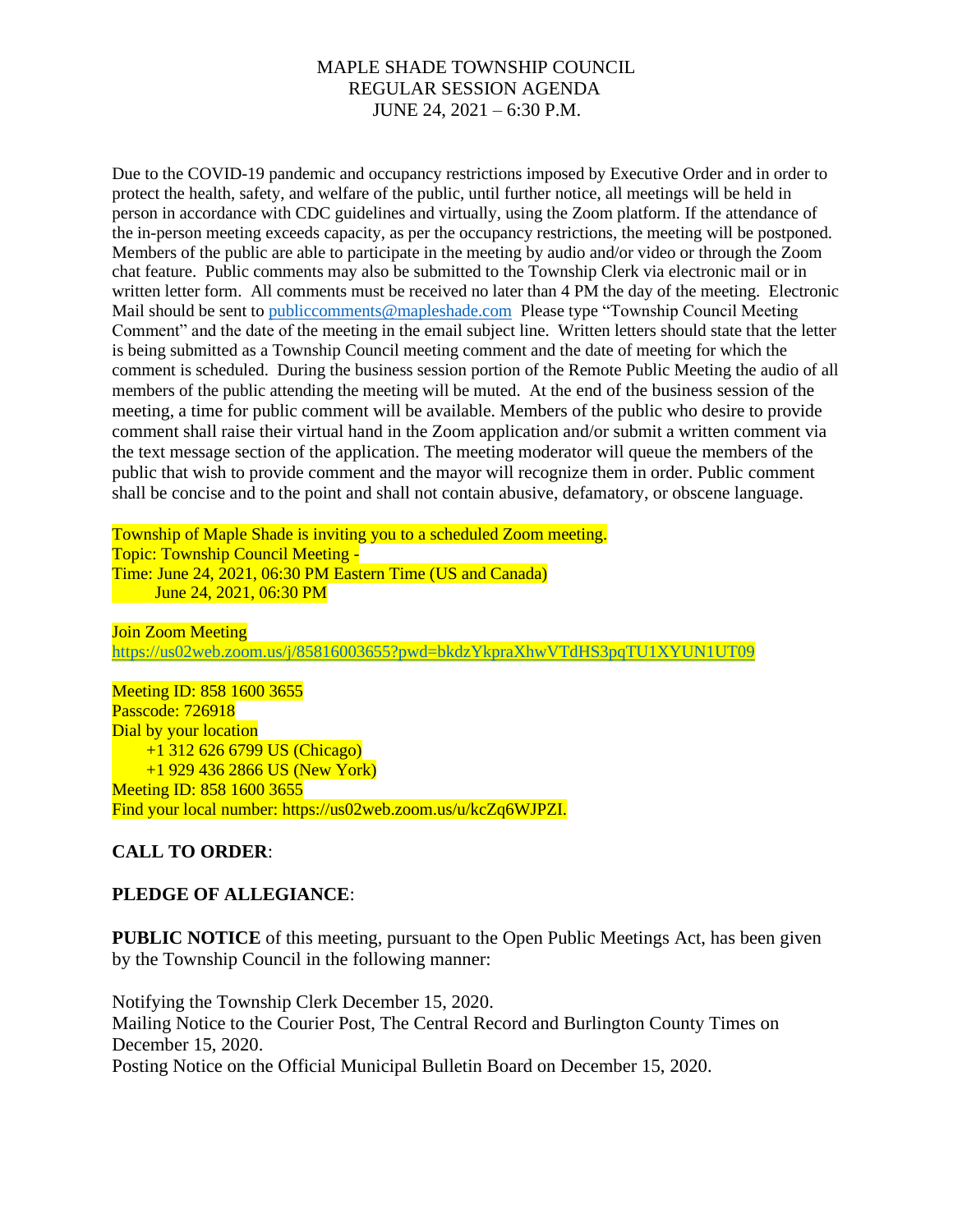## **ROLL CALL**

**Resolution No. 2021-R-96** Resolution to Meet in Executive Session for the following:

1. Litigation/Negotiation/Attorney Client Privilege Re: Fire Department Update 2. Negotiations/Attorney Client Privilege: Fox Meadow

Motion to Close: Second: All in Favor:

Formal action may be taken upon conclusion of Closed Session.

Mayor of the Township Council then declares the meeting closed and directs that the tape be shut off. At conclusion of closed portion, Mayor of Township Council calls for a motion to reopen the meeting and turn the tape on.

Motion to Open: Second: All in Favor:

## **ORDINANCES – SECOND READING AND PUBLIC HEARING**

**Ordinance No. 2021-05** An Ordinance of the Township of Maple Shade, County of Burlington, and State of New Jersey Amending Chapter 36, Article II of the Township Code to Provide for Class I Special Law Enforcement Officers (SLEOs)

| Open to Public   |         |           |               |
|------------------|---------|-----------|---------------|
| Motion to Close: | Second: | Comments: | All in Favor: |
| Motion to Adopt: | Second: | Comments: | Roll Call:    |

**Ordinance No. 2021-06** An Ordinance by Maple Shade Township in Burlington County, New Jersey Prohibiting the Operation of any Class of Cannabis Business within its Geographical Boundaries and Amending Chapter 205 of the Maple Shade Township Code

| Open to Public   |         |           |               |
|------------------|---------|-----------|---------------|
| Motion to Close: | Second: | Comments: | All in Favor: |
| Motion to Adopt: | Second: | Comments: | Roll Call:    |

**Ordinance No. 2021-07** An Ordinance Reappropriating \$151,101.23 Proceeds of Obligations not Needed for their Original Purposes to Provide for Equipment for the Police Department and the Fire Department in the Township of Maple Shade, in the County of Burlington, New Jersey

| Open to Public          |         |           |               |
|-------------------------|---------|-----------|---------------|
| <b>Motion to Close:</b> | Second: | Comments: | All in Favor: |
| Motion to Adopt:        | Second: | Comments: | Roll Call:    |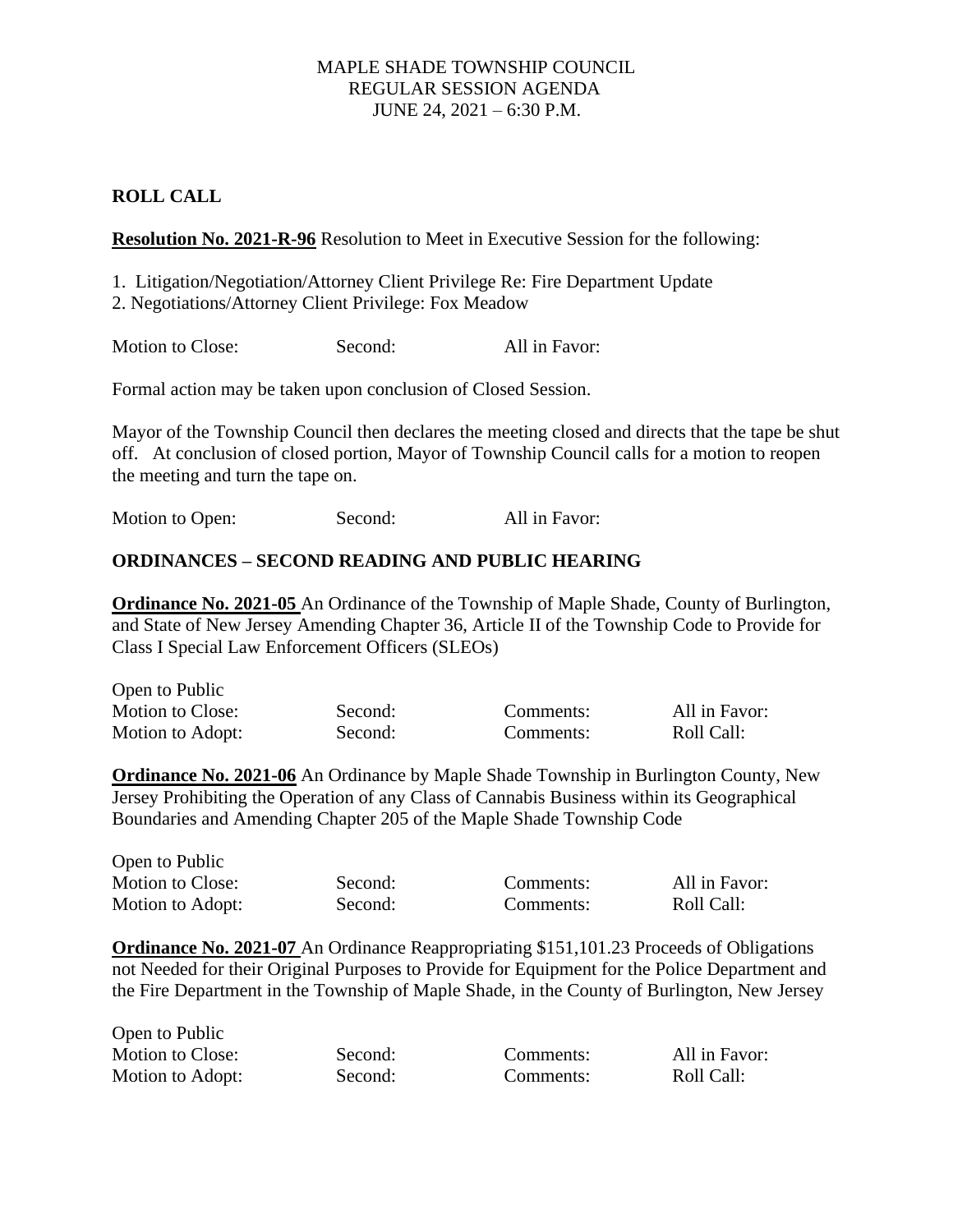**Ordinance No. 2021-R-08** An Ordinance of the Township of Maple Shade, County of Burlington, and State of New Jersey Regarding the Organization and Membership of the Maple Shade Police Department and Amending Chapter 36 of the Township Code

| Open to Public   |         |           |               |
|------------------|---------|-----------|---------------|
| Motion to Close: | Second: | Comments: | All in Favor: |
| Motion to Adopt: | Second: | Comments: | Roll Call:    |

# **PUBLIC PORTION (for Consent Agenda Items)**

Motion to Close: Second: All in Favor:

## **CONSENT AGENDA**

**Resolution No. 2021-R-97** Approve Liquor License Renewals for 2021-2022 Effective July 1, 2021, as per Attached Schedule C.

**Resolution No. 2021-R-98** Appoint Anthony J. Scarengille as a Special Law Enforcement Officer (SLEO I)

**Resolution No. 2021-R-99** Amend Contract with Booth Mechanical for 2020 Fire Hydrant Replacement Project and Approve Final Change Order as a Decrease of \$4,800.00

**Resolution No. 2021-R-100** Amend Resolution 2021-R-85 to Approve Temporary Street Closures from July 24, 2021, through August 1, 2021, to Accommodate Maple Shade Youth Football Association 2021 Carnival Date Change.

**Resolution No. 2021-R-101** Authorize the Sale of Surplus Property through On-Line Auction

**Resolution No. 2021-R-102** Amend Contract with Pioneer Pipe Contractors, Inc. for Beechwood Avenue Water Main Replacement and Approve Final Change Order in the Amount of \$14,000.21

**Resolution No. 2021-R-103** Resolution to Amend the Year 2021 Budget (Chapter 159) Requesting Approval of Items of Revenue and Appropriation Pursuant to N.J.S.A. 40A:4-87 and Authorize the Change of Title, Text or Amount of Appropriation as Appearing in the 2021 Municipal Budget Pursuant to N.J.S.A. 40A:4-85 – Municipal Alliance on Alcoholism and Drug Abuse

**Resolution No. 2021-R-104** Award Engineering Services Proposal to Remington and Vernick for Various Pump Station Improvements not to Exceed \$46,500.00.

**Resolution No. 2021-R-105** Award Engineering Services Proposal to Remington and Vernick for Indian Queen Lane Water Main Replacement Project for \$58,400.00